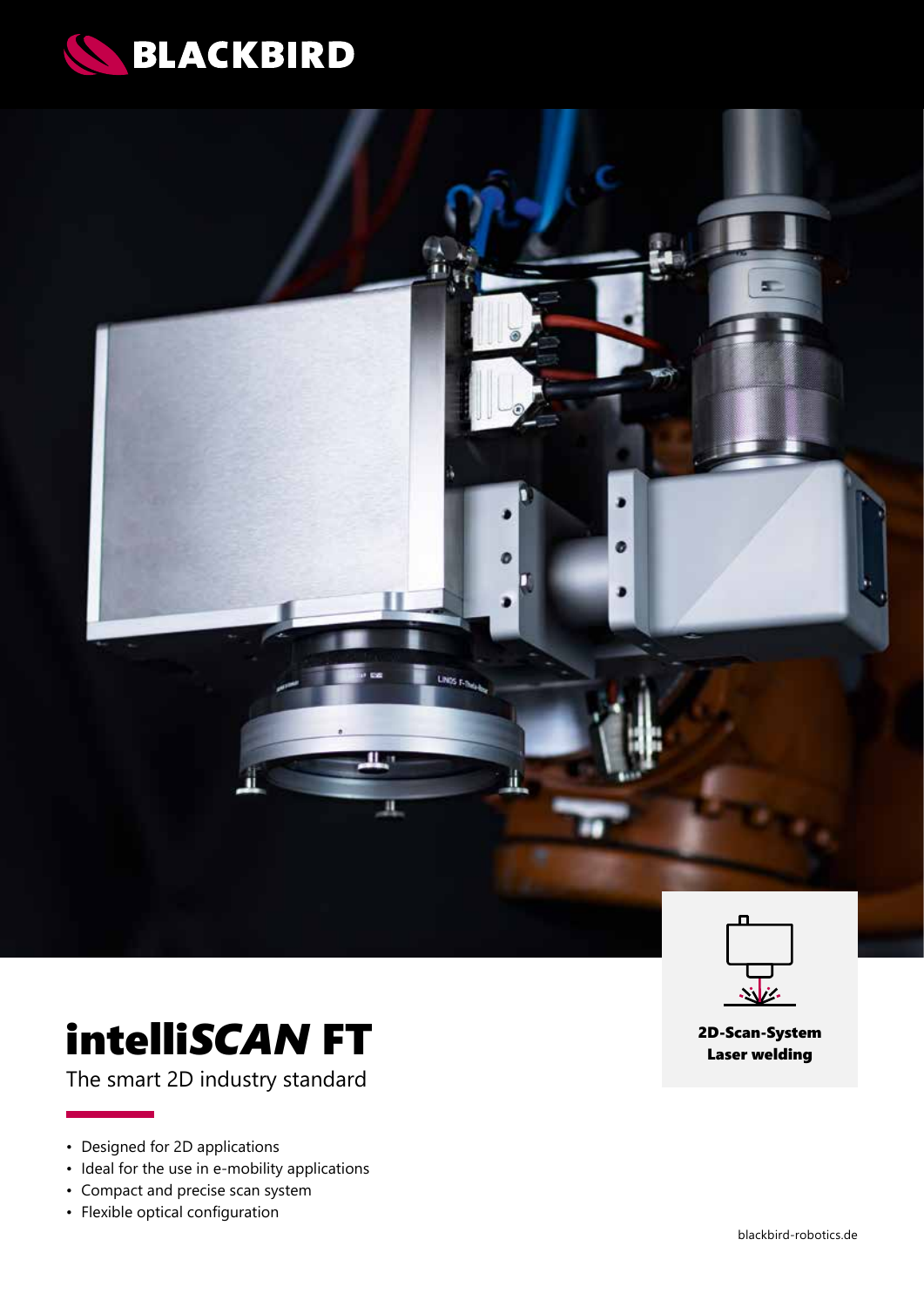#### **intelli***SCAN* **FT**

# Smart laser welding with the intelli*SCAN* FT

This 2D scan system with F-Theta optics and mechanically adjustable collimation is suitable for both static welding applications and portal machines.

The intelli*SCAN* FT guides the laser beam quickly and precisely along a 2D contour. The compact design, which supports both straight and angled (90 degrees) collimators, simplifies integration into machines with limited space. The optics of the scan system are designed for fiber-coupled disk and fiber lasers with a maximum power output of up to 8 kW.

SCANLAB's fully digital iDRIVE technology enables realtime monitoring of all important status parameters of the intelli*SCAN* FT.

The scan system is equipped with an additional internal sensor system for automatic selfcalibration (ASC). This smart reference system enables quick calibration of the galvo drives. Occurring drift effects can thus be actively compensated.







## **Advantages in 2D applications**

- High-precision laser processing and fast positioning
- Freely programmable oscillation with high frequency (wobble)
- Increased efficiency through 2D on-the-fly operation
- Ideally suited for electromobility applications, e.g. welding of hairpins and power electronics

## **Compact, robust & precise**

- Lens protection with interchangeable objective and collimator cover slides
- Intelligent sensor technology for drift compensation preserves the precision
- Optional: ScaVis camera system for position correction of welds

## **Flexible configuration**

- Flexible combination of two collimation and three focusing options
- You can achieve your desired spot size with one of six different optical magnifications
- Process-specific expandable system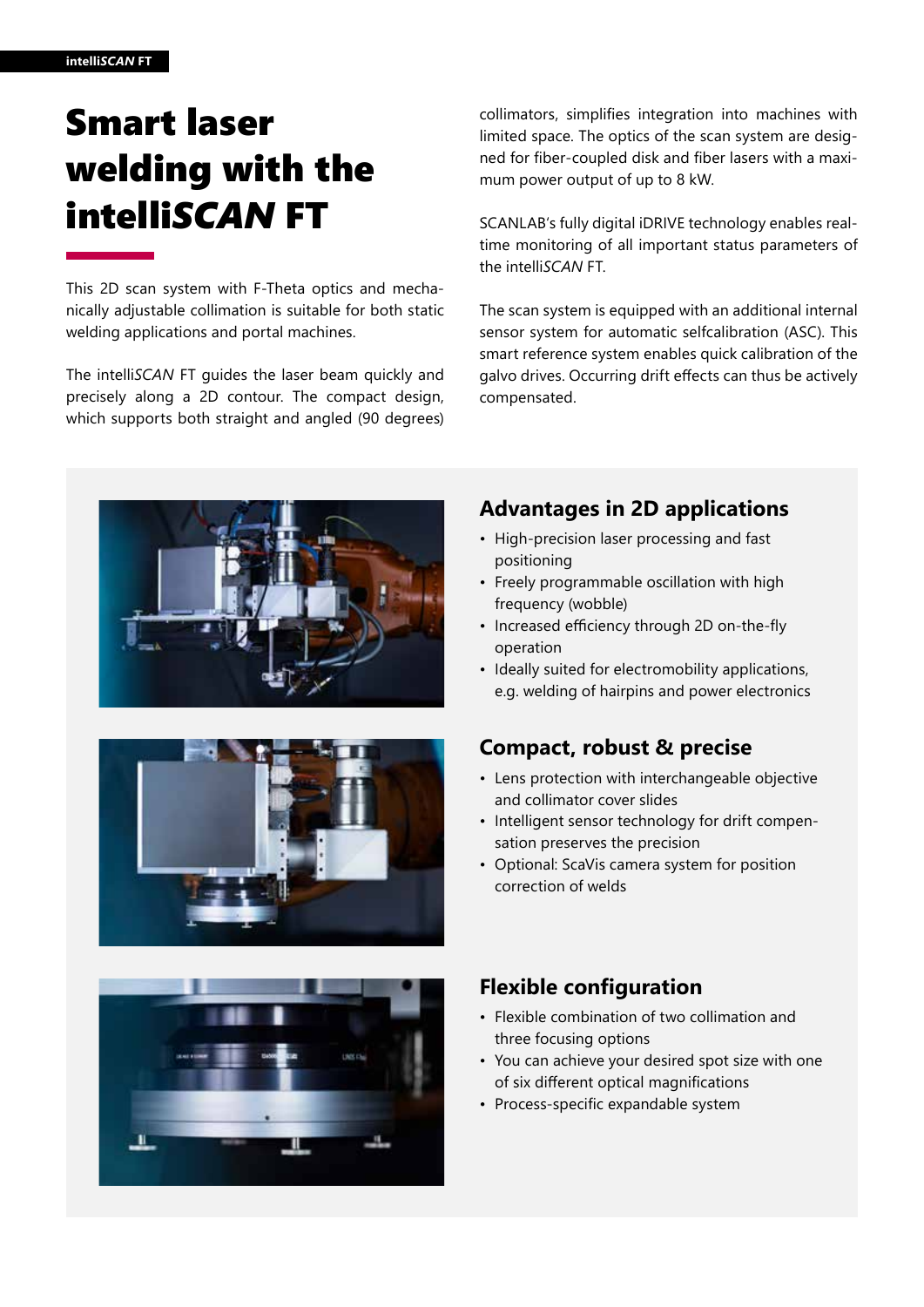

## **Optical specifications intelli***SCAN* **FT**

| <b>Focal length collimator</b>               |                  | $116$ mm         |                  |                                                                                         | $132 \text{ mm}$ |                  |
|----------------------------------------------|------------------|------------------|------------------|-----------------------------------------------------------------------------------------|------------------|------------------|
| <b>Focal length focussing optics</b>         | 255 mm*          | 420 mm           | 460 mm           | $255$ mm <sup>*</sup>                                                                   | 420 mm           | 460 mm           |
| <b>Fiber adapter</b>                         |                  |                  |                  | QBH, QD (LLK-D)                                                                         |                  |                  |
| <b>Wave length</b>                           |                  |                  |                  | 1055-1085 nm (quartz-based), 1055-1085+880 nm (+NIR), 1030-1090+880 nm (silicon-based)  |                  |                  |
| Limiting NA (half angle) $@$ 86%             |                  | 0,083 rad        |                  |                                                                                         | 0,073 rad        |                  |
| Limiting NA (half angle) $@$ 98, $x\%$       |                  | 0,125 rad        |                  |                                                                                         | 0,110 rad        |                  |
| <b>Optical magnification</b>                 | 1:2,2            | 1:3,6            | 1:4              | 1:1,9                                                                                   | 1:3,2            | 1:3.5            |
| Image field size@ z=0 (elliptical) in mm     | $170 \times 105$ | $340 \times 175$ | $380 \times 290$ | $170 \times 105$                                                                        | $340 \times 175$ | $380 \times 290$ |
| Image field size@ $z=0$ (rectangular) in mm  | $95 \times 95$   | $175 \times 175$ | $245 \times 245$ | $95 \times 95$                                                                          | $175 \times 175$ | $245 \times 245$ |
| <b>Maximum laser power</b>                   |                  |                  |                  | 1055-1085 nm = 8 kW, 1055-1085+880 nm = 8 kW, 1030-1090+880 nm = 6 kW                   |                  |                  |
| Maximum laser power @ 1 min Duty cycle       |                  |                  |                  | 1055-1085    nm = 5    kW, 1055-1085+880    nm = 4    kW, 1030-1090+880    nm = 4    kW |                  |                  |
| <b>Fiber diameter</b>                        |                  |                  |                  | $\geq$ 50 µm (for multi mode lasers)                                                    |                  |                  |
| Double cover slide assembly                  | $\checkmark$     | $\checkmark$     | $\checkmark$     | $\checkmark$                                                                            | $\checkmark$     | $\checkmark$     |
| <b>Fume protection module mountable</b>      | $\checkmark$     | -                | $\checkmark$     | $\checkmark$                                                                            | -                | $\checkmark$     |
| <b>Working distance (lower edge Scanner)</b> | 397 mm           | 566 mm           | 563 mm           | 397 mm                                                                                  | 566 mm           | 563 mm           |

*\*Available with single-mode design*

## **Options and Extensions**



#### **Camera system ScaVis**

The ScaVis camera system was developed together with users to identify component features and the subsequent intelligent seam positioning.

The intuitive software interface with a modular program structure enables the operator to place his individually created weld seam precisely and safely. Process-specific lighting ensures the highest detection rates.



**Beam splitter**

The addition of a beam splitter to the scan system enables the ScaVis camera system and other sensor components to be attached simultaneously.

Hence for example, intelligent seam positioning can be carried out coaxially with ScaVis, as well as optical process monitoring.



**Air management**

With the proven interaction of Crossjet, process nozzles, fume protection module and the supply of purge air, the deposition of smoke and particles on optical components can be prevented and the service life of your scan system can be maximized.